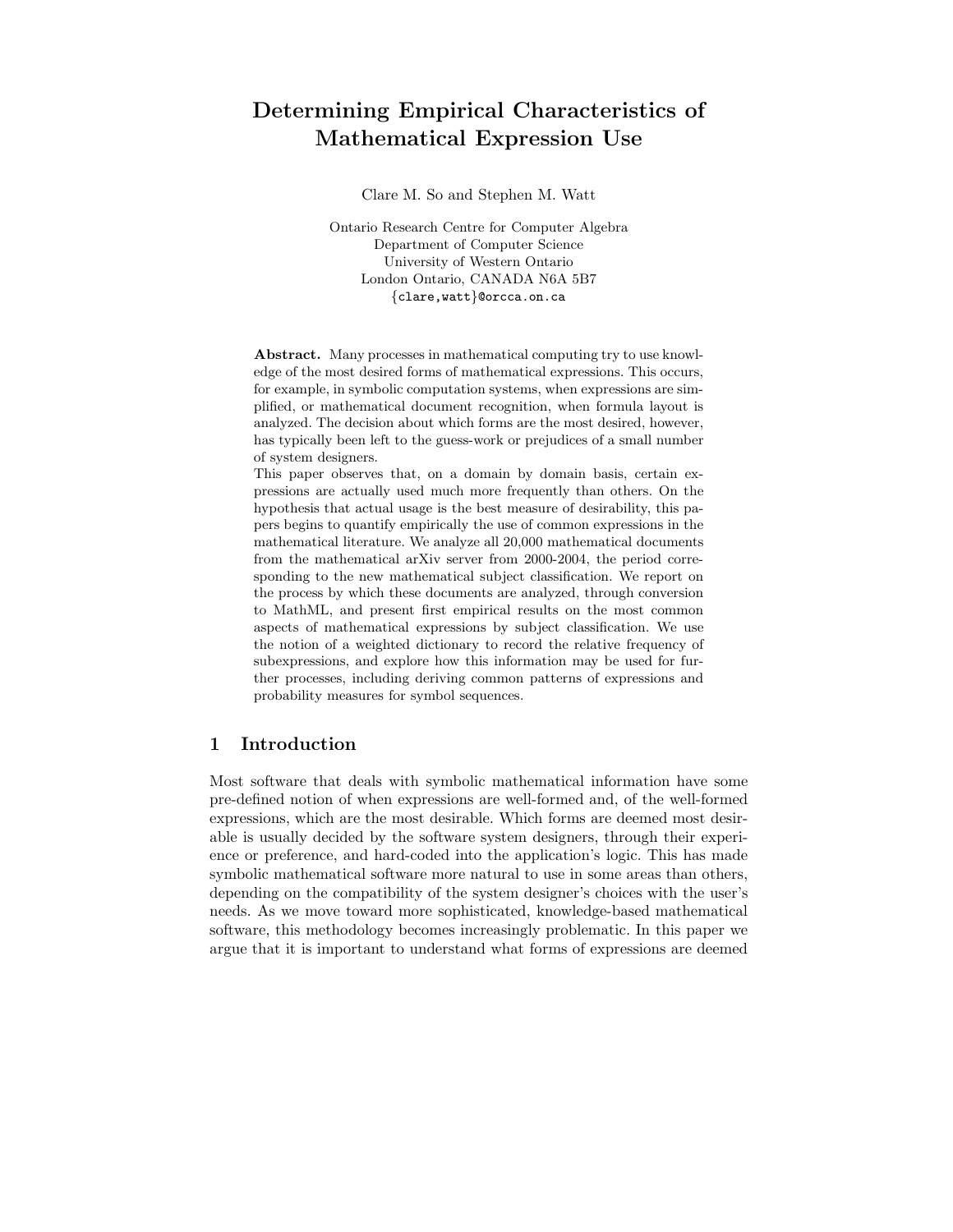most desirable in the actual practice of mathematics. We believe that empirical knowledge of which forms of expressions are used most often will lead to more effective mathematical software. For example, this information could be used to guide simplification in computer algebra systems, or to provide disambiguation criteria in mathematical document recognition.

Our initial motivation for this work comes from the area of mathematical handwriting recognition. We note that today's acceptable recognition rates for natural language handwriting is achieved with the aid of dictionary-based methods. For example, if the feature analysis of a stroke could yield either Hdb or Hello, then Hello is chosen because it is in the dictionary. At first consideration, such an approach is not suitable for mathematical handwriting recognition for several reasons: Mathematical expressions are trees, not strings. There is no fixed vocabulary from which to build a dictionary. The set of symbols alone is insufficient, and the set of possible expressions is infinite.

Nevertheless, any mathematically sophisticated person can take an arbitrary volume from a mathematical library, leaf through the pages, and, in a few seconds, have a very good idea of the precise mathematical subject area, in part, simply be noticing some characteristics of the formulae. We therefore claim that there is, in fact, usage knowledge that can and should be used by mathematical software packages. In the mathematical handwriting recognition case, this knowledge could be used to disambiguate between  $\sin \omega t$  and  $\sin wt$ , since the former occurs much more often in practice. In the computer algebra case, this knowledge could be used to order one polynomial as  $x^2 + 1$  and another as  $1 + \epsilon^2$ .

The goals of this present line of work are to understand how

- **–** to capture and represent empirical mathematical usage information
- **–** to employ this information in mathematical software packages
- **–** to analyze and organize this knowledge so as to be most useful.

We report here on our initial results toward these long-term goals. As stated earlier, we see immediate applicability to mathematical handwriting recognition and to symbolic mathematical computing. Other potential applications include mathematical searching, automated classification of mathematical documents, and mathematical data mining.

The contributions of this work are

- **–** the identification of empirical mathematical usage as an important source of information for mathematical software design
- **–** an approach to empirical analysis of mathematical expressions
- **–** specific findings on symbol usage, on a subject-by-subject basis
- **–** specific findings on most common expression usage
- **–** methods to derive pattern expressions, and symbol-sequence Markov chains, based on analysis of instances.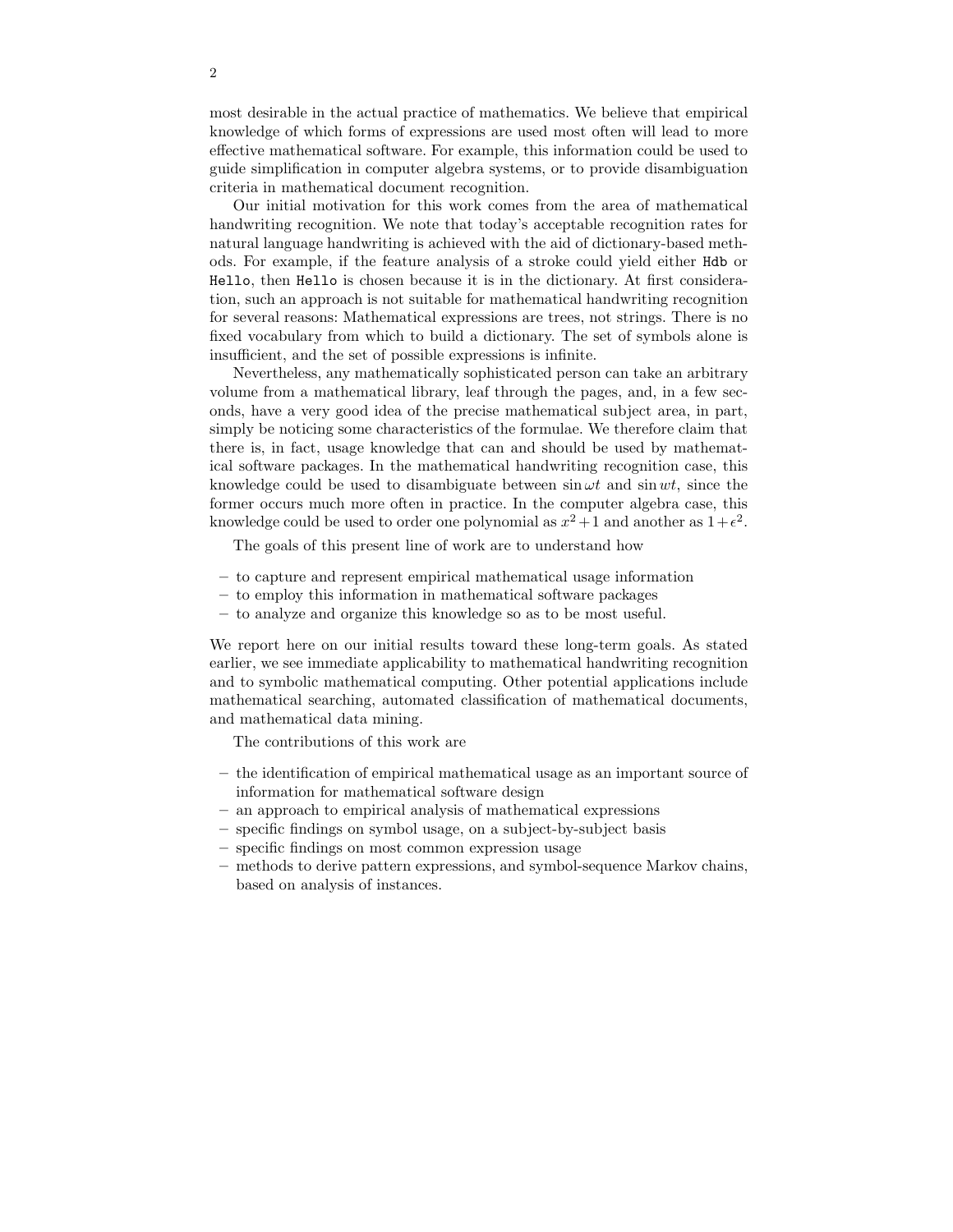| # | Subject Classification                       | # | Subject Classification                          |
|---|----------------------------------------------|---|-------------------------------------------------|
|   | 1900 General                                 |   | 34 45 Integral equations                        |
|   | 39 01 History and biography                  |   | 1066 46 Functional analysis                     |
|   | 228 03 Math. logic and foundations           |   | 543 47 Operator theory                          |
|   | 1212 05 Combinatorics                        |   | 164 49 Calculus of var.; optimization           |
|   | 164 06 Order, lattices, ordered alg. struct. |   | 17151 Geometry                                  |
|   | 48 08 General algebraic systems              |   | 435 52 Convex and discrete geometry             |
|   | 1383 11 Number theory                        |   | 1717 53 Differential geometry                   |
|   | 108 12 Field theory and polynomials          |   | 226 54 General topology                         |
|   | 667 13 Commutative rings and algebras        |   | 627 55 Algebraic topology                       |
|   | 2445 14 Algebraic geometry                   |   | 1618 57 Manifolds and cell complexes            |
|   | $240 15$ Lin. and multilin. alg.; matrix thy |   | 920 58 Global analysis, an. on manifolds        |
|   | 861 16 Associative rings and algebras        |   | 877 60 Prob. theory and stoch. processes        |
|   | 760 17 Nonassociative rings and algebras     |   | 105 62 Statistics                               |
|   | 404 18 Category theory; hom. algebra         |   | 209 65 Numerical analysis                       |
|   | 239 19 $K$ -theory                           |   | 237 68 Computer science                         |
|   | 1169 20 Group theory and generalizations     |   | 113 70 Mechanics of particles and systems       |
|   | 472 22 Topological groups, Lie groups        |   | 34 74 Mechanics of deformable solids            |
|   | 185 26 Real functions                        |   | 69 76 Fluid mechanics                           |
|   | 123 28 Measure and integration               |   | 13 <sup>78</sup> Optics, electromagnetic theory |
|   | 308 30 Functions of a complex variable       |   | 6 80 Classical thermodyn., heat xfer            |
|   | 59 31 Potential theory                       |   | 553 81 Quantum theory                           |
|   | 797 32 Several complex var. & anal. spaces   |   | 260 82 Stat. mechanics, struct. of matter       |
|   | 312 33 Special functions                     |   | 48 83 Relativity and gravitational theory       |
|   | 295 34 Ordinary differential equations       |   | 6 85 Astronomy and astrophysics                 |
|   | 746 35 Partial differential equations        |   | 15 86 Geophysics                                |
|   | 706 37 Dyn. systems and ergodic theory       |   | 96 90 Operations research, math. prog.          |
|   | 52 39 Difference and functional eqns         |   | 42 91 Game thy, econ., soc. & behav. sci.       |
|   | 21 40 Sequences, series, summability         |   | 35 92 Biology and other natural sciences        |
|   | 88.41 Approximations and expansions          |   | 115 93 Systems theory; control                  |
|   | 290 42 Fourier analysis                      |   | 128 94 Info. and comm., circuits                |
|   | 143 43 Abstract harmonic analysis            |   | 1297 Mathematics education                      |
|   | 43.44 Integral transforms, op. calculus      |   |                                                 |

**Fig. 1.** Count of articles by MR Subject Classification

The rest of the paper is organized as follows: We present the methodology of the current study in Section 2. As part of this study, we rely on a TEX to MathML conversion. Section 3 describes this process and extensions we have had to make for the present work. Results on frequency of symbols, as identifiers and operators, are reported in Sections 4 and 5. We present some initial results on expression analysis in Section 6. Section 7 concludes the paper.

## **2 Methodology**

To study the empirical usage of mathematical expressions, the first step was to identify a suitable source of mathematical input. A number of possibilities existed, including

- **–** to use logged input from a software system, such as Maple,
- **–** to use a collection of documents from a set of cooperative authors,
- **–** to use the articles from a particular journal

Although any of these avenues would have been easy to follow, each had its own problems: Logged input from a software system would heavily influenced by the characteristics of the system, and thus be riddled with artifacts. Articles from a small set of authors, or from a particular journal, would likely be heavily slanted in their usage and could not be taken as representative.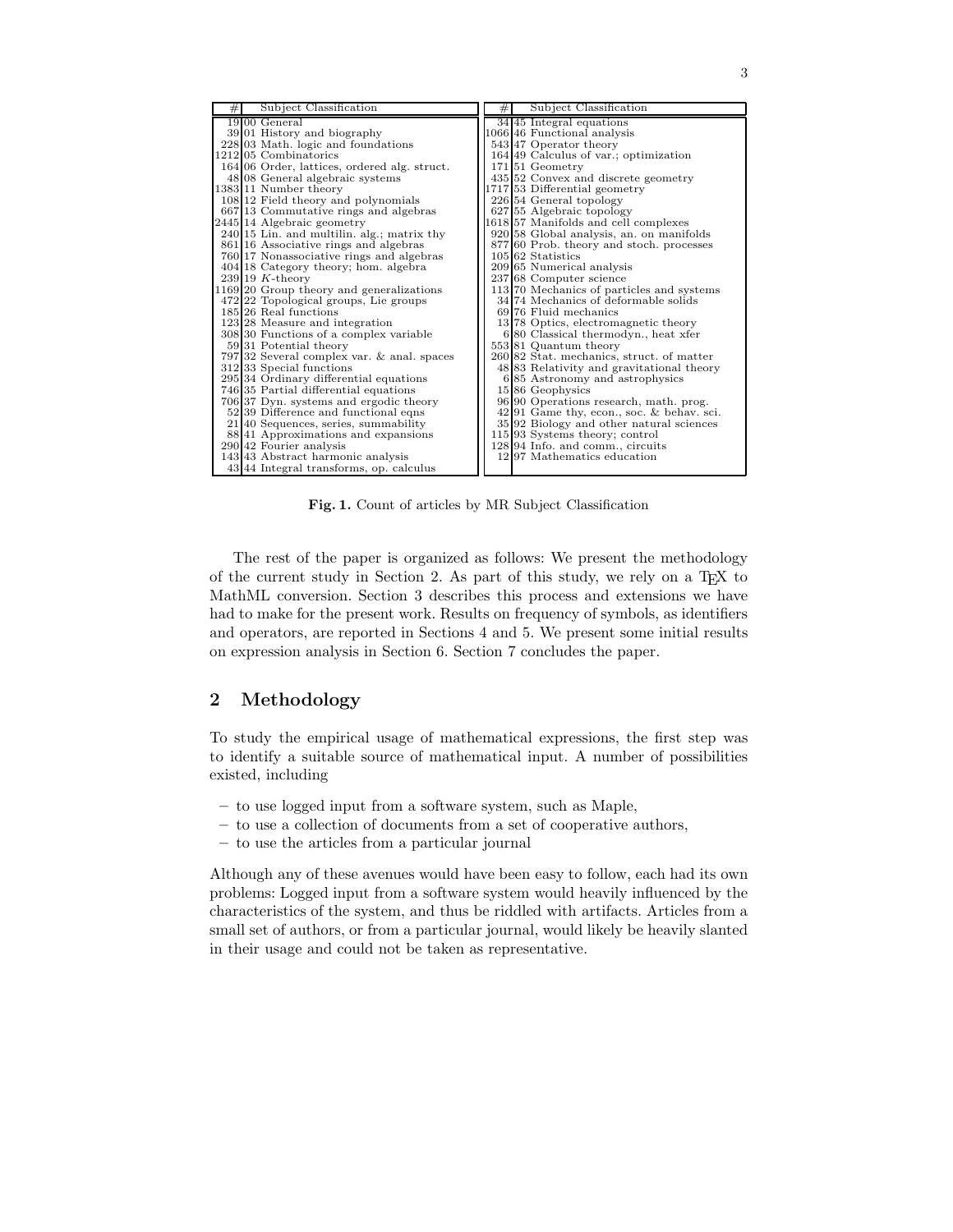Instead, we chose to use the collection of articles available on the widely used, public e-Print server, arXiv.org [2], as our corpus of mathematical usage. This has the advantage of broad coverage by mathematical area. It also has the disadvantages that:

- **–** Some areas are disproportionately represented.
- **–** The mathematical material is at a research level, and this may not be representative of usage at more elementary levels.
- **–** The material is relatively new, and is not representative of historical usage.

Bearing this in mind, we decided that the collection of articles was sufficiently representative of current mathematical usage to be useful, and that developing a collection that was more balanced by area, level, historical period, *etc*, was a long-term project.

One of the attractive properties of  $arXiv.org$  is its organization of articles according to the Mathematics Subject Classification, which is used to categorize items covered by the two reviewing databases, Mathematical Reviews (MR) and Zentralblatt MATH (Zbl). The current classification system, MSC 2000 [3], is a revision of the classification scheme that had been used previously by these databases. It consists of more than 5,000 two-, three-, and five-character classifications, corresponding to increasingly finely defined disciplines of mathematics. For example, "11" represents Number theory; "11B" Sequences and sets, and "11B05" Density, gaps, topology.

We followed the following steps to obtain our corpus of expressions to analyze: *The first step* was to obtain all articles from  $\arXiv.org$  from the five year period 2000–2004. This data range contained all articles since the new subject classification was introduced. To understand area-specific usage patterns, while having a sufficient number of articles in each category, we grouped articles according to their top-level, two-digit MSC classification. The count by classification of articles considered is shown in Figure 1. Altogether 22,289 articles were accessed. Of these 21,677 came with T<sub>E</sub>X source. This comprised 4.65GB of PDF files and 794 MB of TEX source.

*The second step* was to extract mathematical expressions from the articles. It was helpful that the articles had TEX source, but this was not usable directly for our analysis. The problems with T<sub>E</sub>X source include:

- **–** Mathematical expressions typically use author-defined macros.
- **–** Mathematical expressions my be hidden in macros, and not be visible in the source text.
- **–** TEX expressions typically have only as much structure as is needed to give proper visual grouping. For example \$(ad-bc)^2\$ consists of a single row of 7 items,  $(a, d, -1, b, c, d)$   $\hat{ }$  2. Note that there is no notion that ad and bc are subexpressions, while  $d - b$  is not, and note that it is only the closing parenthesis that is squared.

We used our T<sub>E</sub>X to MathML  $[1]$  converter, described in  $[8]$ , to resolve these difficulties, and performed our analysis on the resulting MathML expressions.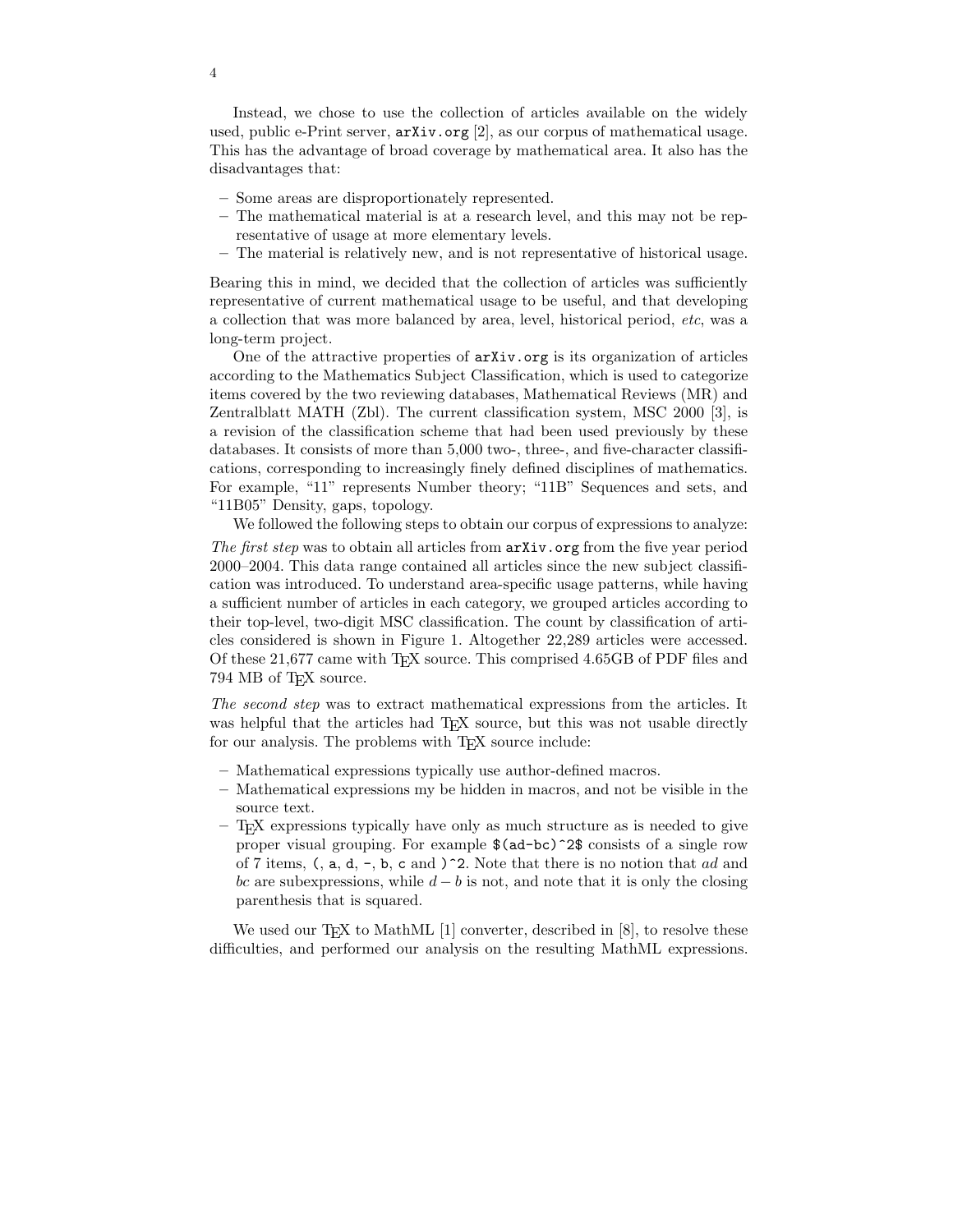The benefit of this approach was that the expressions treated were (for the most part) complete, well formed, and grouped appropriately. The difficulty with the approach was that not all the complexities of TEX were handled, and some expressions were incorrectly translated. However, since we are interested in the most frequently occurring expressions, the incomplete handling of infrequently occurring expressions is not, in principle, a problem. We describe the conversion process in more detail in Section 3. The overall conversion process required about three days of computer time on a personal workstation.

*The third step* was to examine the MathML expressions for each area, and to build three frequency tables. The first two tables contained counts of all identifier symbols (typically single letter operands) and all operator symbols. The third table counted the number of occurrences in the classification of each sub-expression. These tables were built using syntactic comparison of XML elements. For example, < $m \infty$ </br/>mo>(</mo><mi>a</mi><mo>)</mo></mrow> would be treated as inequivalent to  $\langle m \rangle \langle m \rangle > \langle m \rangle$  and  $\langle m \rangle$  and  $\langle m \rangle$ . We therefore preprocessed the MathML to remove multiple representations for what would appear as *syntactically equivalent* mathematical expressions. This consisted of a number of simple conversions, including

- **–** for <mi> and <mo>, normalizing the use of the mathvariant attribute
- **–** for <mfrac>, eliminating any non-zero linethickness attribute
- **–** for <mfenced>, convert to <mrow> with explicit open and close operators
- **–** for trivial <mmultiscripts>, convert to <msub> or <msup>
- **–** elimination of a number of attributes and elements related to presentation, such as spacing

## **3 TEX to MathML Conversion**

The conversion of T<sub>EX</sub> to MathML is not a straightforward process. There is not yet a standard tool that completely solves this problem. TEX documents are, in general, programs with the computational power of a Turing machine. In practice, TEX macros are usually used to perform simple substitutions, with a smaller number performing heavy computations and transformations.

There are two principal approaches to T<sub>EX</sub> to MathML conversion: The first approach is to use alternative style files with modified definitions for the standard mathematical macros. These modified macros leave special markers in the generated dvi file, which are then used to generate the MathML. This approach has the advantage that all T<sub>EX</sub> files can be handled. The disadvantage is that all the high-level structure implicit in the TEX markup is discarded. This is the approach taken by TeX4ht [10] and the Hermes project [4].

The second approach is have a (partial) implementation of a T<sub>E</sub>X processor handle the input, and to generate MathML from the higher-level T<sub>E</sub>X operators. This has the advantage that implicit semantics in TEX markup (e.g. grouping information from braces,"{" and "}") is available to the MathML generation. The disadvantage is that, in principle, a complete T<sub>E</sub>X re-implementation is needed.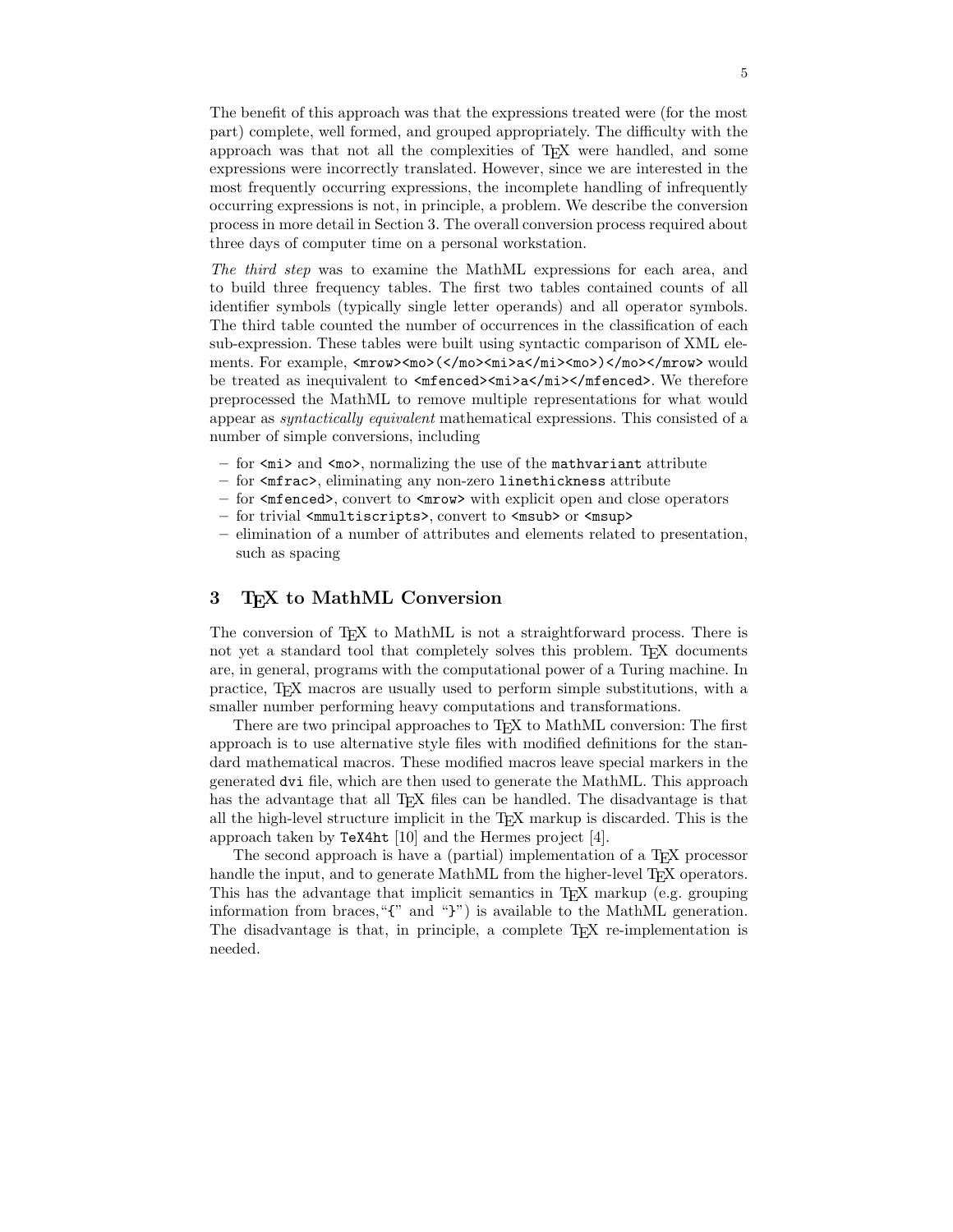For this study, we used a T<sub>EX</sub> to MathML converter, developed within the ORCCA research group. This converter adopts the second approach. It has a partial implementation of the TEX programming language sufficient to expand the macros of interest in mathematics. Source for a TEX document may be given as a single file, or as a tree of files and using external macro packages. The correspondences between T<sub>E</sub>X and MathML are given by a set of bi-directional mapping files. These mapping files are intended to allow high-level semantic mappings between T<sub>E</sub>X and XSLT style sheets [8]. Because complex T<sub>E</sub>X macros are almost always given in style files, rather than being specified at top-level by authors, the mapping files may almost always be used to eliminate any shortcomings arising from the incomplete implementation of T<sub>E</sub>X. This translator is available on-line [5].

The conversion of all T<sub>EX</sub> source documents in the five year  $arXiv.org$  collection served as heavy test for the MathML converter, and a number of problems were encountered. Initially only 14,354 of the 21,677 articles could be handled automatically. First, we discovered that there were a number of T<sub>E</sub>X constructs that were not handled by the converter. The most important of these were (1) the handling of explicit positioning commands, e.g. for kerning symbols, and (2) the ability to handle arbitrary external macro packages from a search path. Dealing with these difficulties proved to be fairly easy.

The second major difficulty in the TEX to MathML translation was that a significant number of the T<sub>EX</sub> source files did not contain valid T<sub>EX</sub>. The TEX converter had been constructed assuming valid input, the idea being that an author would first produce a correct file by debugging with T<sub>EX</sub> and then, possibly long afterward, generate MathML. This assumption proved invalid authors do not always correct their TEX errors if TEX's error recovery gives a desired output. We therefore were required to extend the TEX to MathML converter to simulate T<sub>E</sub>X error handling.

With user error handling in place, we were able to process 19,137 of the articles automatically. Of these, 19,063 were able to have their MathML canonicalized, and it is from these that we have extracted the expressions for analysis.

## **4 Identifiers**

Our first analysis determines the most frequently occurring symbols used as identifiers in mathematical expressions. By this we mean letter-like symbols that occur as operands or function names, rather than as operators.

We counted all symbols occurring in expressions and recorded the results both for the global analysis and independently for each category. The first observation is that in each classification some symbols occur much more frequently than others, and which symbols are the most frequent differs from classification to classification.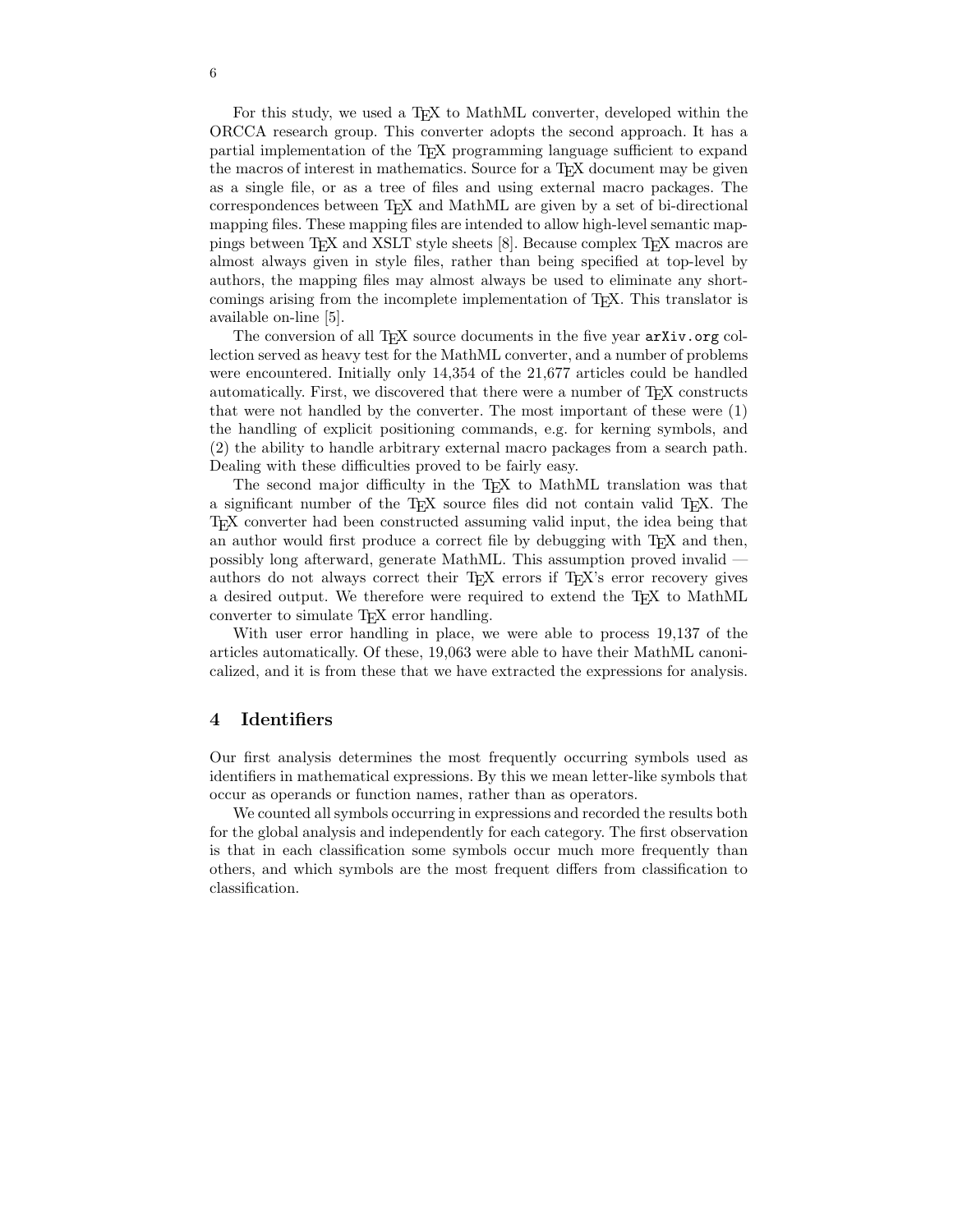|          | All                         |          |                 | 03               |        |                 | 11                          |        | 35                            |                   |        |
|----------|-----------------------------|----------|-----------------|------------------|--------|-----------------|-----------------------------|--------|-------------------------------|-------------------|--------|
| Ucode Id |                             | Freq     | <b>Ucode</b> Id |                  | Freq   | UcodelId        |                             | Freq   | $\boldsymbol{\mathrm{Ucode}}$ |                   | Freq   |
| 006E     | $\boldsymbol{n}$            | 48,150   | 0069            | i                | 51,565 | $006\mathrm{E}$ | $\boldsymbol{n}$            | 58,186 | 0078                          | $\boldsymbol{x}$  | 51,773 |
| 0069     | I.                          | 43,280   | $006\mathrm{E}$ | $\boldsymbol{n}$ | 48,239 | 0070            | $\mathcal{p}$               | 40,302 | 0074                          | t                 | 49,859 |
| 0078     | $\boldsymbol{x}$            | 36,240   | 0078            | $\boldsymbol{x}$ | 41,042 | 006B            | $\boldsymbol{k}$            | 38,230 | 0075                          | $\boldsymbol{u}$  | 39,841 |
| 006B     | $\boldsymbol{k}$            | 32,060   | 0058            | Х                | 33,862 | 0078            | $\overline{x}$              | 35,294 | 006E                          | $\boldsymbol{n}$  | 35,705 |
| 0074     | t                           | 25,967   | 0041            | А                | 29,845 | 0069            | $\boldsymbol{\eta}$         | 35,100 | 006B                          | $\boldsymbol{k}$  | 29,924 |
| 0058     | Х                           | 23,369   | 0070            | $\boldsymbol{p}$ | 26,292 | 0061            | $\alpha$                    | 25,301 | 0069                          | Ź.                | 28,941 |
| 006A     | $\overline{\mathfrak{p}}$   | 23,038   | 03B1            | $\alpha$         | 24,604 | 006D            | $_{m}$                      | 23,642 | 0073                          | $\mathcal{S}_{0}$ | 25,234 |
| 0070     | $\boldsymbol{p}$            | 22,832   | 006B            | $\boldsymbol{k}$ | 24,374 | 0064            | $\boldsymbol{d}$            | 22,302 | 006A                          | Î                 | 24,968 |
| 0041     | А                           | 22,791   | 0066            | f                | 22,671 | 0071            | $\overline{q}$              | 21,797 | 0064                          | $\boldsymbol{d}$  | 24,095 |
| 0061     | $\boldsymbol{a}$            | 21,435   | 0061            | $\boldsymbol{a}$ | 22,030 | 0073            | $\mathcal{S}_{\mathcal{S}}$ | 21,319 | 004C                          | L                 | 21,094 |
| 0064     | d.                          | 19,457   | 0047            | G                | 21,983 | 006A            | $\overline{\mathbf{r}}$     | 21,153 | 03B5                          | $\epsilon$        | 20,740 |
| 006D     | $\,m$                       | 19,263   | 006D            | $_{m}$           | 19,893 | 0072            | $\boldsymbol{r}$            | 19,695 | 03BB                          | $\lambda$         | 20,189 |
| 0066     | f                           | 18,235   | 006A            | $\dot{\eta}$     | 18,062 | 0074            | t.                          | 19,654 | 0070                          | $\boldsymbol{p}$  | 19,107 |
| 004D     |                             | M 18,135 | 03C9            | $\omega$         | 18,015 | 0047            | G                           | 19,620 | 0043                          | C                 | 17,450 |
| 0073     | $\mathcal{S}_{\mathcal{S}}$ | 17.659   | 004D            | М                | 17,256 | 0058            | Х                           | 19,535 | 03B1                          | $\alpha$          | 17,087 |
| 0072     | $\boldsymbol{r}$            | 17,248   | 0053            | S                | 17,122 | 0041            | А                           | 19,107 | 0072                          | $\boldsymbol{r}$  | 16,834 |
| 0043     | C                           | 16,915   | 0043            | C                | 17.107 | 004B            | Κ                           | 18,905 | 0076                          | $\eta$            | 16,820 |
| 0053     | S                           | 16,487   | 0046            | $\overline{F}$   | 16,773 | 0066            | f                           | 18,126 | 0061                          | $\boldsymbol{a}$  | 15,931 |
| 0047     | G                           | 16,074   | 0079            | $\boldsymbol{y}$ | 16,764 | 0046            | F                           | 16,524 | 0079                          | $\boldsymbol{y}$  | 15,920 |
| 03B1     | $\alpha$                    | 15,943   | 0074            | t                | 15,693 | 004C            | L                           | 15,921 | 0066                          |                   | 15,215 |

Fig. 2. The most frequent identifiers (per million) in all classifications (All), Logic (03), Number Theory (11) and Partial Differential Equations (35).

| 03                                         | $11\,$                          | 35                              |
|--------------------------------------------|---------------------------------|---------------------------------|
| $\overline{\text{U}}\text{code} \text{Id}$ | $\boldsymbol{\mathrm{UcodeId}}$ | $\boldsymbol{\mathrm{UcodeId}}$ |
| Freq                                       | Freq                            | Freq                            |
| 03C9                                       | 0071                            | 0075                            |
| 18,015                                     | 21,797                          | 39,841                          |
| $\omega$                                   | $\overline{q}$                  | $\overline{u}$                  |
| $\boldsymbol{F}$                           | Κ                               | 21,094                          |
| 16,773                                     | 18,905                          | 004C                            |
| 0046                                       | 004B                            | L                               |
| 16,764                                     | F                               | 20,740                          |
| 0079                                       | 16,524                          | 03B5                            |
| $\boldsymbol{y}$                           | 0046                            | $\epsilon$                      |
| T                                          | L                               | $\lambda$                       |
| 0054                                       | 004C                            | 03BB                            |
| 15,605                                     | 15,921                          | 20,189                          |
| 15,270                                     | 004E                            | 16,820                          |
| 0062                                       | N                               | 0076                            |
| $\boldsymbol{b}$                           | 15,537                          | $\upsilon$                      |
| Κ                                          | 14,380                          | 15,920                          |
| 15,144                                     | 0076                            | 0079                            |
| 004B                                       | $\boldsymbol{v}$                | $\boldsymbol{y}$                |
| В                                          | T                               | ξ                               |
| 0042                                       | 0054                            | 15,154                          |
| 15,002                                     | 14,126                          | 03BE                            |
| 0063                                       | 13,683                          | 007A                            |
| 14,586                                     | 0067                            | 14,459                          |
| $\overline{c}$                             | $\mathfrak{g}$                  | $\overline{z}$                  |
| Р                                          | Р                               | T                               |
| 14,582                                     | 13,479                          | 14,333                          |
| 0050                                       | 0050                            | 0054                            |
| 03BA                                       | 13,333                          | $\boldsymbol{N}$                |
| 13,285                                     | 007A                            | 13,906                          |
| $\kappa$                                   | $\tilde{z}$                     | 004E                            |
| 004C                                       | 0079                            | Η                               |
| L                                          | 12,880                          | 13,575                          |
| 13,280                                     | $\boldsymbol{y}$                | 0048                            |
| V                                          | 12,383                          | R                               |
| 12,004                                     | 0063                            | 12,421                          |
| 0056                                       | $\overline{c}$                  | 0052                            |
| U                                          | Η                               | $\boldsymbol{h}$                |
| 11,916                                     | 0048                            | 12,392                          |
| 0055                                       | 12,238                          | 0068                            |
| Η                                          | D                               | 12,305                          |
| 11,452                                     | 12,056                          | Ω                               |
| 0048                                       | 0044                            | 03A9                            |
| 11,385                                     | b                               | 0077                            |
| 0071                                       | 11,867                          | 11,562                          |
| q                                          | 0062                            | $\boldsymbol{w}$                |
| β                                          | E                               | $\delta$                        |
| 03B <sub>2</sub>                           | 11,714                          | 11,120                          |
| 11,305                                     | 0045                            | 03B4                            |
| h                                          | 03C0                            | 10,933                          |
| 10,369                                     | 11,348                          | 0067                            |
| 0068                                       | $\pi$                           | $\overline{g}$                  |
| 10,196                                     | 0068                            | D                               |
| 03B3                                       | h                               | 10,809                          |
| $\gamma$                                   | 10,550                          | 0044                            |
| 0067                                       | 0042                            | 10,380                          |
| 10,104                                     | В                               | 0071                            |
| $\overline{g}$                             | 10,309                          | q                               |
| Y                                          | 0075                            | 03BC                            |
| 0059                                       | 10,291                          | 10,356                          |
| 9,918                                      | $\boldsymbol{u}$                | $\mu$                           |

Fig. 3. Most frequent identifiers (per million) in Logic (03), Number Theory (11) and Partial Differential Equations (35), after excluding the 20 globally most frequent.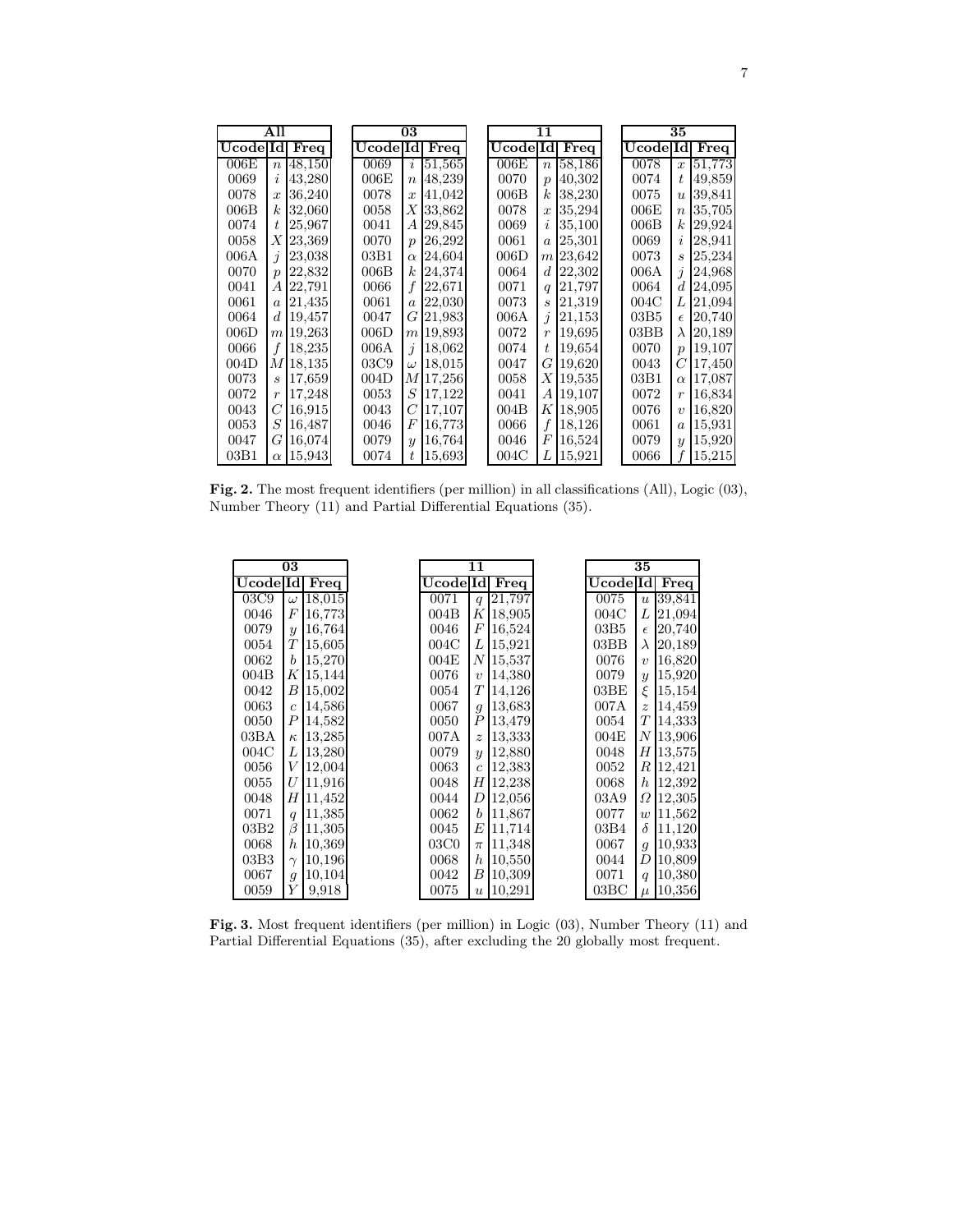

**Fig. 4.** Most frequent identifiers in all expressions (upper left), Logic (upper right), Number Theory (lower left), and Partial Differential Equations (lower right). The horizontal axis gives the symbol (from most to least frequent), and the vertical axis gives the number of occurrences per million symbols in the classification.

Figure 2 shows the most frequently occurring identifiers for all the classifications taken together, as well as the most frequently occurring identifiers for three typical classifications, Logic, Number Theory and Partial Differential Equations. For detailed information on all classifications see [7].

This information could be used for disambiguation in mathematical handwriting recognition. In Number Theory, for example, we see that the letter  $n$ occurs more than twice as frequently as the letter  $r$ . By feature analysis alone, these two letters are difficult to distinguish. This frequency information is therefore useful in disambiguation.

We have arrived at a generalization of the dictionary used for disambiguation in handwriting recognition: we have constructed here, with symbols (and,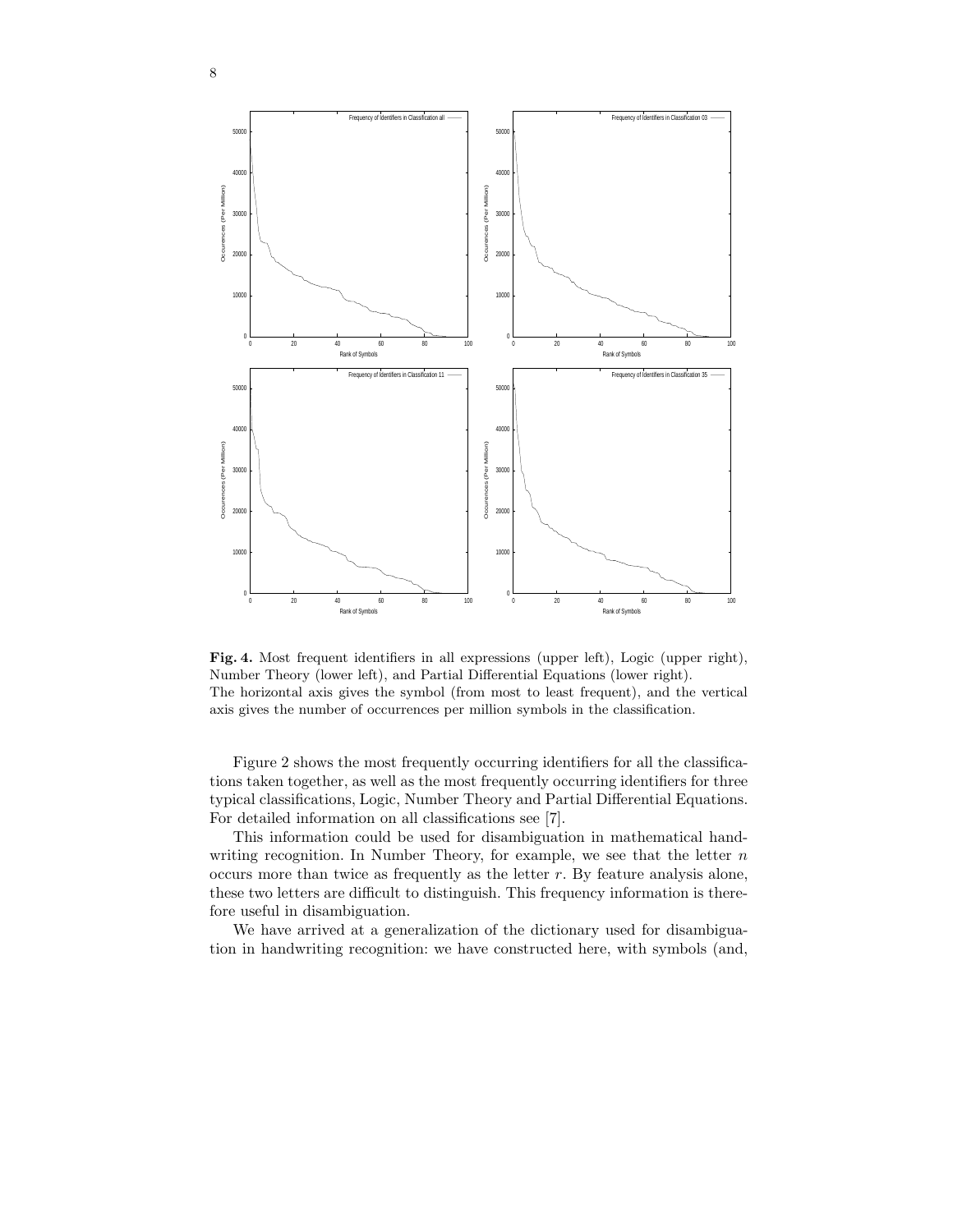in Section 6, with expressions) a *weighted dictionary*. This structure carries information about the vocabulary of potential results, together with empirically determined weights.

Figure 3 shows the most frequently occurring identifiers for the same classifications after excluding the 20 identifiers that appear most frequently in all classifications together. We see these lists are less similar than those of Figure 2. We might use this information to aid in automatic document classification, together with word-frequency and citation analysis. Information such as this could also be used by an interactive system as a heuristic aid to determine the mathematical area in which a user is working.

Figure 4 shows, for the same classifications, the number of occurrences of identifier symbols, with the symbols ordered from most frequent to least frequent. While this will obviously be a monotonically decreasing curve, it is remarkable the degree of similarity in the shapes of these curves. We observe that although *which* symbols are used most varies quite a bit from mathematical area to area, the distribution of use of symbols is remarkably similar. In particular, after the 10% most popular identifiers, the frequency of appearance ordered by identifier decays approximately linearly.

Although, for space reasons, we have presented here the tabular results and graphs for only three classifications, and for the aggregate, the overall picture is similar for the other classifications.

## **5 Operators**

An analogous analysis to that for identifiers was performed for operator symbols. We counted as operators anything occurring in an  $\langle \text{mod} \rangle$  element, excluding the characters " $($ ", " $)$ ", " $[$ ", " $]$ ", " $[$ ", " $]$ ", " $[$ ", thinspace and underscore. We excluded the bracket forms because they were so frequent their occurrence masked the details of the other operators. Thinspace is often used for adjusting appearance, and underscores were an artifact of incomplete TEX translation. With this, Figure 5 shows the most frequently occurring operators for the same classifications as for the identifiers. Figure 6 shows the most frequently occurring operators, excluding from each category the 20 most globally common operators.

Figure 7 shows the count of operator symbols, by category, sorted from most to least popular. We note that the shape of the operator distribution is roughly similar among categories, although there are some evident differences, and even though it is different operators that are occurring most frequently. The shape of the distribution is quite different from the distribution for identifiers: generally, a few operators are used very frequently.

We see that in all areas there are a few  $(1-5)$  operator symbols that occur very frequently followed by a rapid decay in use. In particular see that more than half the symbol occurrences are from the top 10% most popular operators, and almost all occurrences are from the top 40% most popular operators.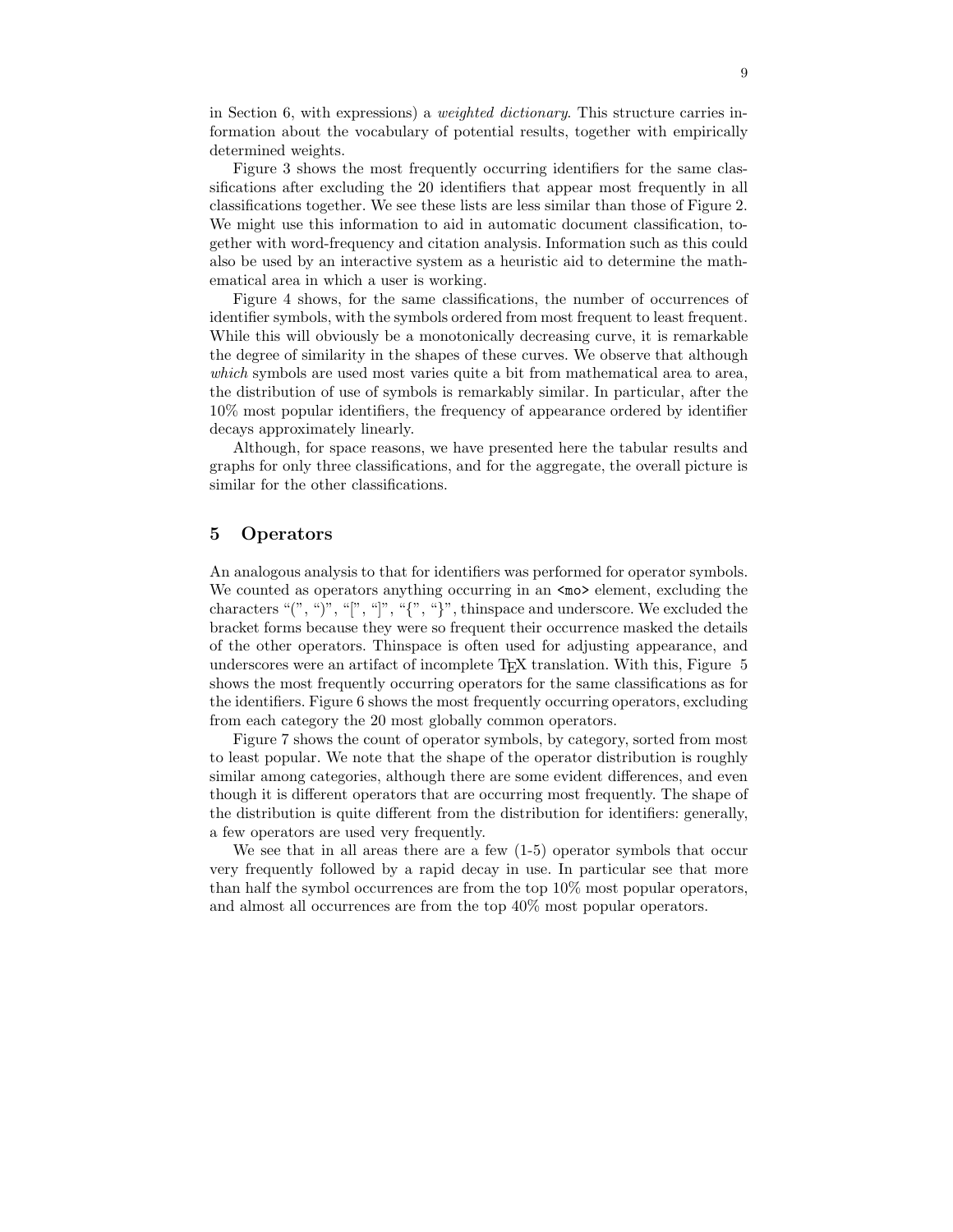|       | All                      |         |                 | 03                       |         |                 | 11             |         |                  | $\overline{35}$          |             |
|-------|--------------------------|---------|-----------------|--------------------------|---------|-----------------|----------------|---------|------------------|--------------------------|-------------|
| Ucode | Op                       | Freq    | Ucodel          | Op                       | Freq    | Ucodel          | O <sub>p</sub> | Freq    | $\mathbf{Ucode}$ | Op <sub>1</sub>          | Freq        |
| 003D  | $=$                      | 128,715 | 003D            | $=$                      | 121,806 | 003D            | $=$            | 130,735 | 002D             | $\overline{\phantom{0}}$ | $138{,}603$ |
| 002D  | $\overline{\phantom{0}}$ | 116,064 | 2061            |                          | 115,262 | 002D            |                | 128,330 | 002C             |                          | 111,176     |
| 002C  | $\overline{\phantom{a}}$ | 112,818 | $002\mathrm{C}$ | ,                        | 100,880 | 2061            |                | 112,484 | 2061             |                          | 103,527     |
| 2061  |                          | 103,090 | 2208            | $\Rightarrow$            | 77,021  | 002C            |                | 104,964 | 003D             | $=$                      | 103,376     |
| 002B  | $^{+}$                   | 79,404  | 002D            | $\overline{\phantom{0}}$ | 60,732  | 002B            | $^{+}$         | 94,172  | 002B             | $^{+}$                   | 97,579      |
| 2208  | $\Rightarrow$            | 43,942  | 002B            | $\overline{+}$           | 60,121  | 002F            |                | 40,239  | 2208             | $\Rightarrow$            | 38,370      |
| 002A  | $\ast$                   | 29,210  | 002A            | $\ast$                   | 32,796  | 2208            | $\Rightarrow$  | 39,319  | 2264             | $\leq$                   | 34,575      |
| 2192  | $\rightarrow$            | 23,818  | 003C            | $\,<\,$                  | 28,345  | 2211            | Σ              | 20,165  | 2202             | $\partial$               | 28,815      |
| 002F  |                          | 23,405  | 02C9            |                          | 25,805  | 2264            | $\leq$         | 19,574  | 002F             |                          | 25,985      |
| 2264  | $\leq$                   | 20,088  | 2192            | $\rightarrow$            | 24,370  | 2192            | $\rightarrow$  | 18,481  | 221E             | $\infty$                 | 23,460      |
| 02DC  |                          | 16,875  | 2264            | <                        | 24,242  | 002A            | $\ast$         | 17,757  | 222B             |                          | 23,196      |
| 2297  | ⊗                        | 14,242  | 002F            |                          | 14,626  | 00AF            |                | 14,708  | 02DC             |                          | 19,545      |
| 2211  | У                        | 13,560  | 2026            | .                        | 13,495  | 221E            | $\infty$       | 14,627  | 003C             | $\,<\,$                  | 16,453      |
| 003E  | $\geq$                   | 13,528  | 222A            | U                        | 12,654  | 003E            | $\rm{>}$       | 12,926  | 2207             | $\mathbf \nabla$         | 15,387      |
| 221E  | $\infty$                 | 13,138  | 2229            | ∩                        | 12,483  | 22EF            | .              | 12,358  | 003E             | $\rm{>}$                 | 15,256      |
| 00AF  |                          | 12,451  | 2286            | $\subseteq$              | 12,330  | $02\mathrm{DC}$ |                | 12,209  | 002A             | $\ast$                   | 14,470      |
| 003C  | $\,<\,$                  | 12,058  | $003\mathrm{E}$ | $\mathbf{L}$             | 11,784  | 2265            | ≥              | 11,963  | 2192             | $\rightarrow$            | 14,381      |
| 22EF  | .                        | 12,005  | 2223            |                          | 9,883   | 2113            | $\ell$         | 10.997  | 22C5             | $\blacksquare$           | 12,669      |
| 2202  | д                        | 11,940  | 22EF            | .                        | 9,781   | 003C            | $\,<\,$        | 10,151  | 2211             | Σ                        | 12,394      |
| 00D7  | X                        | 11,294  | 02DC            |                          | 9,428   | 00D7            | X              | 10,144  | 2265             | >                        | 11,531      |

Fig. 5. The most frequent operators (per million) in all classifications (All), Logic (03), Number Theory (11) and Partial Differential Equations (35).

|  |  |  |  |  |  |  | The Unicode point 2061 is the invisible "ApplyFunction" operator. |  |
|--|--|--|--|--|--|--|-------------------------------------------------------------------|--|
|--|--|--|--|--|--|--|-------------------------------------------------------------------|--|

|          | 03      |        |                              | 11                  |        |                           |                         |        |
|----------|---------|--------|------------------------------|---------------------|--------|---------------------------|-------------------------|--------|
| Ucode Op |         | Freq   | $\overline{\text{Ucode}}$ Op |                     | Freq   | $\overline{\text{Ucode}}$ |                         | Freq   |
| 02C9     |         | 25,805 | 2265                         | $\geq$              | 11,963 | 222B                      |                         | 23,196 |
| 2026     |         | 13,495 | 2113                         | ł.                  | 10,997 | 2207                      | V                       | 15,387 |
| 222A     | U       | 12,654 | 2223                         |                     | 9,474  | 22C5                      | $\blacksquare$          | 12,669 |
| 2229     | ∩       | 12,483 | 02C9                         | -                   | 8,750  | 2265                      | $\geq$                  | 11,531 |
| 2286     | ⊆       | 12,330 | 2026                         | .                   | 7,829  | 02C9                      |                         | 9,349  |
| 2223     |         | 9,883  | 22C5                         | $\blacksquare$      | 7,728  | 02C6                      | $\widehat{\phantom{m}}$ | 8,170  |
| 2218     | $\circ$ | 8,894  | 02C6                         | $\hat{\phantom{1}}$ | 7,464  | 2223                      |                         | 6,379  |
| 2265     | $\geq$  | 8,252  | 222B                         |                     | 5,719  | 2113                      | ł.                      | 6,074  |
| 2329     |         | 7,348  | 220F                         | ĪI                  | 5,287  | 232A                      |                         | 5,583  |
| 232A     |         | 7,072  | 2282                         | C                   | 4,938  | 2329                      |                         | 5,559  |
| 2260     | $\neq$  | 6,885  | 2032                         | $\prime$            | 4,681  | 00B1                      | 士                       | 4,556  |
| 2200     | Α       | 6,390  | 2260                         | $\neq$              | 4,626  | 2282                      | C                       | 4,130  |
| 0022     | ,,      | 6,177  | 224D                         | $\asymp$            | 4,534  | 2229                      | ∩                       | 3,728  |
| 2227     | Λ       | 5,978  | 2229                         | ∩                   | 4,238  | 2272                      | $\lesssim$              | 3,635  |
| 02C6     | ∼       | 5,825  | 0021                         | Ţ                   | 3,692  | 002E                      |                         | 3,375  |
| 2282     | C       | 5,552  | 2218                         | $\circ$             | 3,550  | 2216                      |                         | 3,239  |
| 2113     | ł.      | 5,467  | 2295                         | $\oplus$            | 3,062  | 2260                      | $\neq$                  | 2,843  |
| 2216     |         | 5,282  | 0022                         | "                   | 2,849  | 0022                      | , ,                     | 2,767  |
| 2203     | Е       | 4,990  | 00B1                         | 士                   | 2,796  | 2026                      | .                       | 2,397  |
| 22C5     |         | 4,745  | 226A                         | $\ll$               | 2,644  | 2032                      | $\prime$                | 2,328  |

Fig. 6. Most frequent operators (per million) in Logic (03), Number Theory (11) and Partial Differential Equations (35), after excluding the 20 globally most frequent.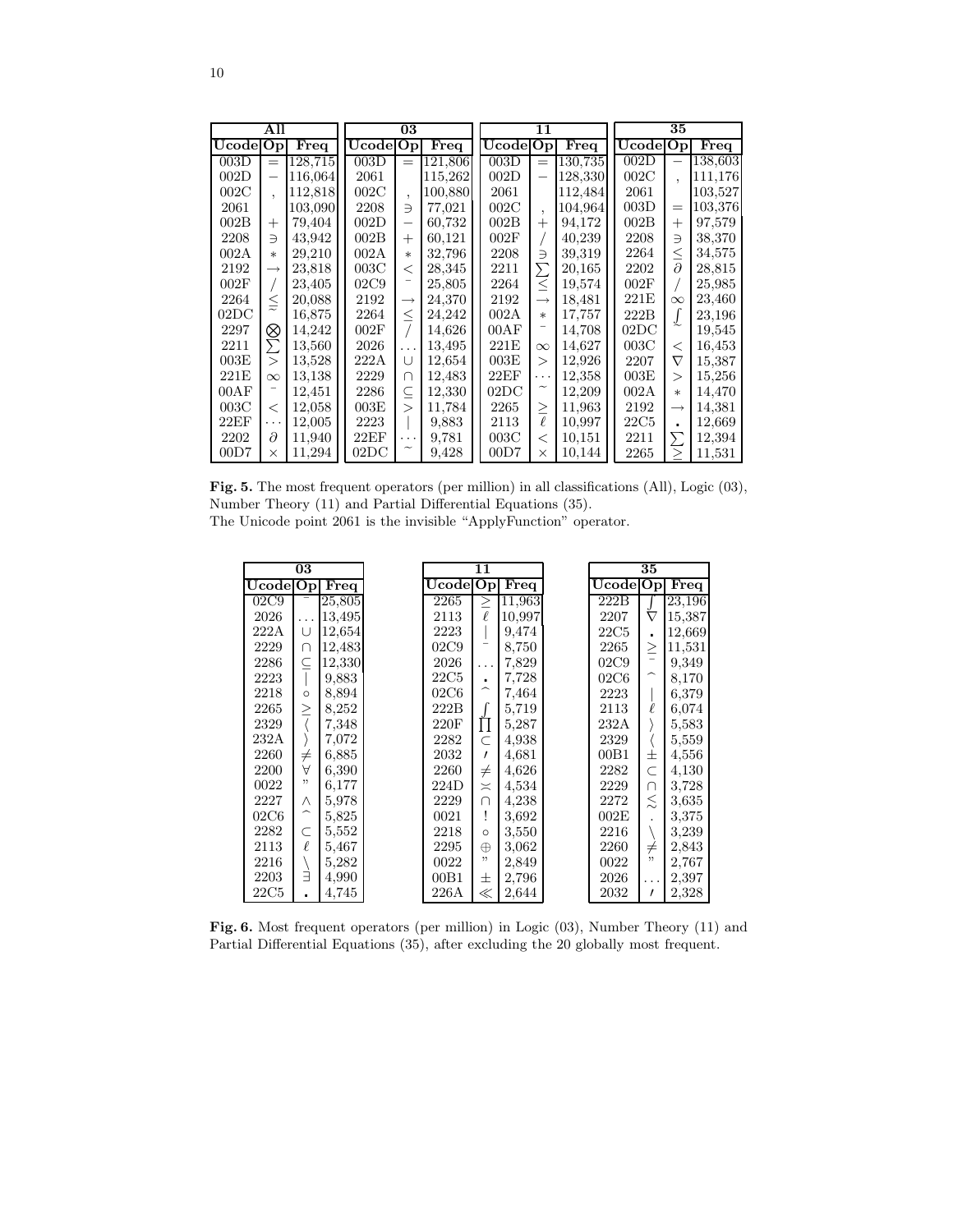

Fig. 7. Most frequent operators in all expressions (upper left), Logic (upper right), Number Theory (lower left), and Partial Differential Equations (lower right). The horizontal axis gives the symbol (from most to least frequent), and the vertical axis gives the number of occurrences per million symbols in the classification.

We note that the shape of the distribution for the most popular operators varies by category. For example, in Number Theory and Partial Differential Equations, the first few most popular operators occur with similar frequency, followed by a sharp drop, whereas in Logic there there is a more gradual decline in frequency of use.

#### **6 Expressions**

We have performed a similar analysis for non-trivial subexpressions, counting the number of times each distinct subexpression occurs in each subject classification. The analysis of the results is more complex, however.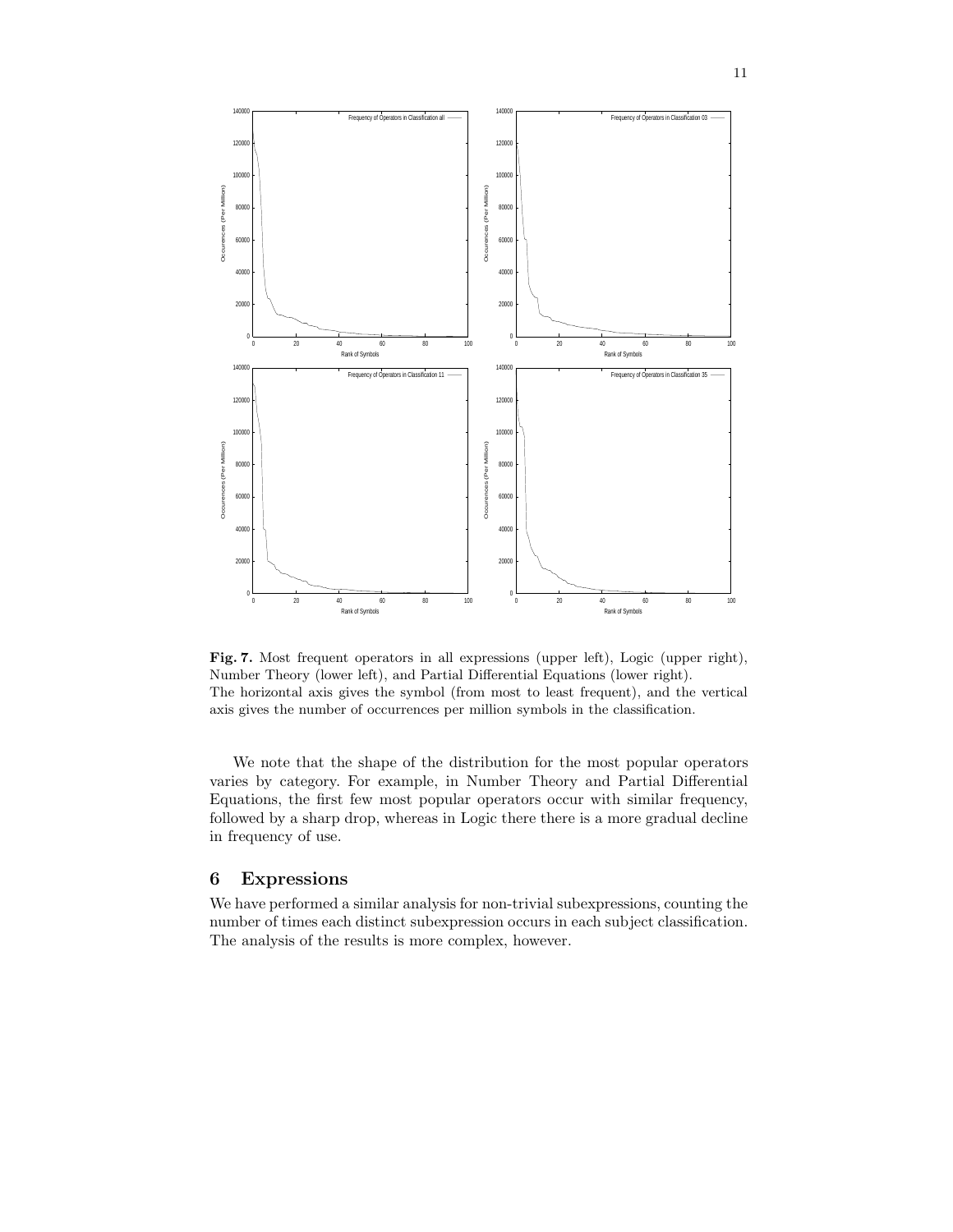|                        | 03             |             |    |                  |                                  |          |                                                                     |                        |                 | 35          |      |
|------------------------|----------------|-------------|----|------------------|----------------------------------|----------|---------------------------------------------------------------------|------------------------|-----------------|-------------|------|
| $\mathbf{S}\mathbf{z}$ | $_{\rm \#}$    | distinct    | %  | $S_{\mathbf{Z}}$ | $^{\#}$                          | distinct | $% \mathcal{P}_{\mathrm{C}}^{\mathrm{C}}(\mathcal{P}_{\mathrm{C}})$ | $\overline{\text{Sz}}$ | $\overline{\#}$ | distinct    | $\%$ |
| $\overline{2}$         | 5,151,583      | 13,439      | .3 | 2                | 1,396,996                        | 65,326   | 5                                                                   | $\overline{2}$         | 924,821         | 30,670      | 3    |
| 3                      | 3,113,613      | 14,183      | .5 | 3                | 887,089                          | 110,311  | 12                                                                  | 3                      | 614,469         | 53,193      | 9    |
| 4                      | 1,703,762      | 14,276      | .8 | 4                | 483,089                          | 124,503  | 26                                                                  | 4                      | 325,538         | 59,519      | 18   |
| 5                      | 1,294,706      | 13,631 1.0  |    | 5                | 375,023                          | 130,808  | 35                                                                  | 5                      | 238,749         | 63,393      | 27   |
| 6                      | 759,075        | 10,035 1.3  |    | 6                | 220,984                          | 107,670  | 49                                                                  | 6                      | 149,664         | 55,030      | 37   |
| 7                      | 692,797        | 9,966 1.4   |    | 7                | 201,022                          | 107,281  | 53                                                                  |                        | 127,204         | 54,382      | 43   |
| 8                      | 422,608        | 7.094 1.7   |    | 8                | 124,985                          | 78,119   | 631                                                                 | 8                      | 86,149          | 42,599      | 49   |
| 9                      | 372,049        | 6,424 1.7   |    | 9                | 108,603                          | 71,658   | 66                                                                  | 9                      | 72,703          | 38,763      | 53   |
| 10                     | 248,146        | 4,635 1.9   |    | 10               | 73,020                           | 51,854   | 71                                                                  | 10                     | 50,973          | 30,237      | 59   |
| 11                     | 235,781        | 4,515 1.9   |    | 11               | 68,509                           | 49,873   | 73                                                                  | 11                     | 44,671          | 27,931      | 62   |
| 12                     | 166,687        | 3,259 2.0   |    | 12               | 49,342                           | 37,912   | 77                                                                  | 12                     | 33,966          | 22,665      | 67   |
| 13                     | 163,029        | 3,211 2.0   |    | 13               | 46,860                           | 36,322   | 78                                                                  | 13                     | 32,424          | 21,998      | 68   |
| 14                     | 117,391        | 2,491 2.1   |    | 14               | 34,597                           | 28,169   | 81                                                                  | 14                     | 24,219          | 17,371      | 72   |
| 15                     | 115,599        | 2,542 2.2   |    | 15               | 33,367                           | 27,404   | 82                                                                  | 15                     | 22,997          | 16,793      | 73   |
|                        | all 50,933,843 | 138,136 .27 |    |                  | all 14, 293, 554 1, 362, 135 9.5 |          |                                                                     |                        | all 9.613,172   | 802,767 8.4 |      |

Fig. 8. Number of subexpressions and of distinct subexpressions by classification and by subexpression size

| $^{\#}$ | <b>Expression</b> | Expression<br>#   | #    | Expression                                                  |
|---------|-------------------|-------------------|------|-------------------------------------------------------------|
| 19717   |                   | 4053<br>[t, x]    | 1197 | $ x-y $                                                     |
| 15657   | $L^2$             | 3399<br>[x,t]     | 1163 | $\,n$                                                       |
| 7903    | dx                | 2230<br>(x, y)    | 920  | S<br>-                                                      |
| 5661    | $t_0$             | 2229<br>[0,T]     | 799  | $\left 2\right\rangle$<br>$\,n$<br>$\overline{\phantom{0}}$ |
| 4837    | $u_0$             | 1985<br>$-1/2$    | 733  | u(t)                                                        |
| 4752    | $x_0$             | 1727<br>$(x,\xi)$ | 569  | $t$ , .                                                     |
| 4462    | $\partial_t$      | 1547<br>[0,1]     | 508  | $\boldsymbol{x}$<br>$y$ )<br>-                              |
| 4459    | ij                | 1374<br>$[x_0]$   | 499  | $\frac{n-2}{2}$                                             |
| 4095    | tx                | 1327<br>$(t_0)$   | 496  | $\nabla u$                                                  |
| 3874    | dt                | $R^n$<br>1206     | 441  | $\varOmega_0; R^3$                                          |

Fig. 9. Most frequent subexpressions of size 2 and of size 4-5 in subject classification classification Partial Differential Equations (35).

A large subexpression that occurs a certain number of times is more significant than an smaller subexpression that occurs as often, for two reasons. The first reason is that, in absolute terms, there tend to be fewer subexpressions of large size. The second reason is that there are exponentially more potential expressions of the larger size.

With the idea that the size of an expression should be part of determining the significance of its occurrences, we have analyzed each subject classification for the number of expressions. The results for subject classifications 03, 11 and 35 are shown in Figure 8. For each of these classifications and for each size, the figure shows (i) the number of subexpressions of that size that occurred in the articles, (ii) the number of *distinct* subexpressions occurring of that size, and (iii) the number of distinct subexpressions as a percentage of the number of expressions. We measure the size of an expression as the count of the following MathML tags that produce output, as opposed to providing structure. In our case, because of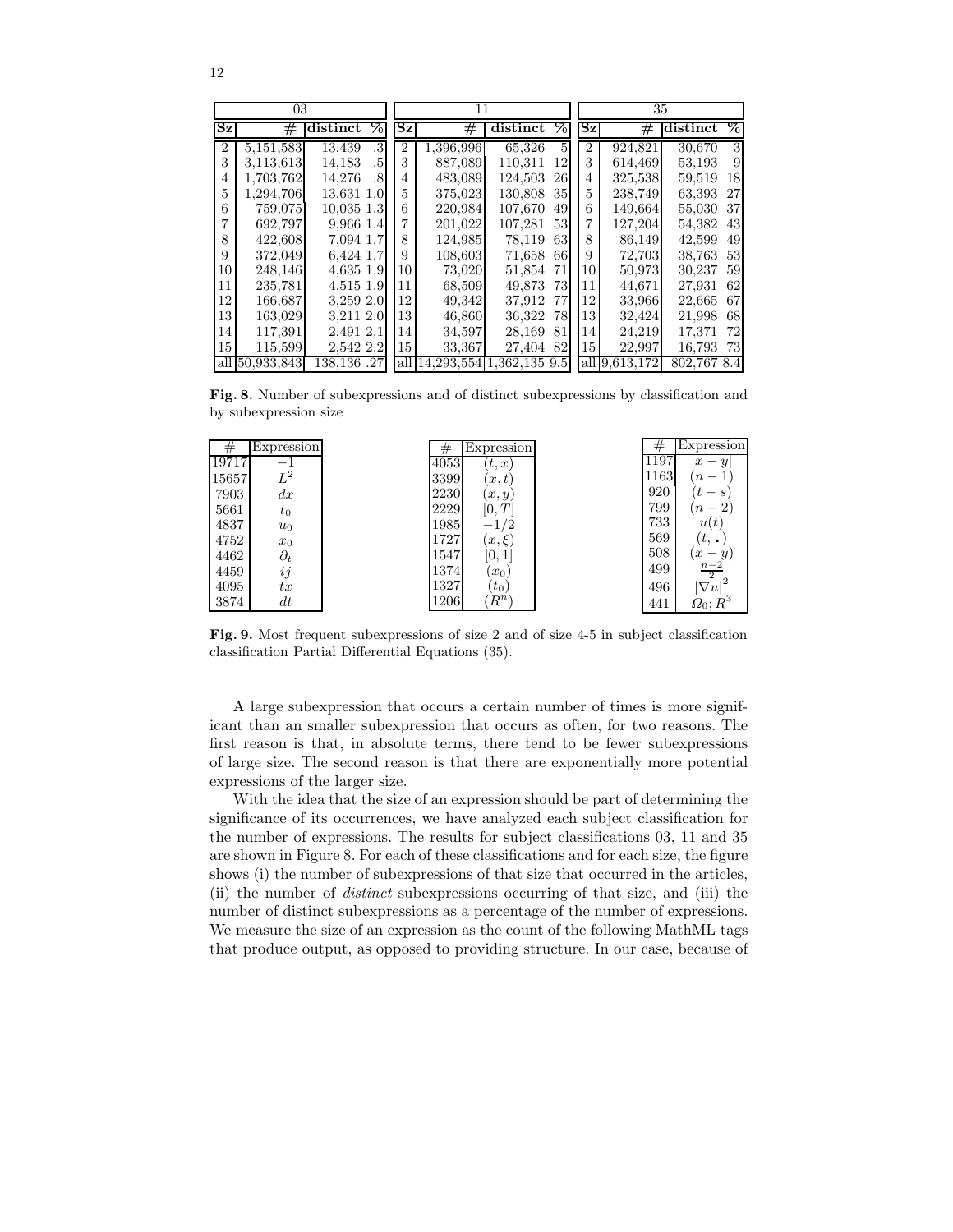the nature of the T<sub>E</sub>X to MathML conversion, the tags we counted were  $\langle \text{mi}\rangle$ , <mo>, <mn>, <mroot>, <msqrt>, <mfrac>, <menclose>, and <ms>.

We observe two phenomena: First, as expected, the number of expressions occurring decreases as size increases. There are many more small expressions than large expressions. Secondly, we note that as expressions become larger, the fraction that are distinct increases. The proportion of unique subexpressions seems to depend strongly on the classification.

This analysis provides a weighted dictionary for each subject classification, providing the frequency that expressions occur in each subject classification. Space limitations preclude giving a detailed accounting of the particular expressions which occur most frequently in each classification, but we give a sample from the classification 35, Partial Differential Equations. These are shown in Figure 9. More details are available in [7].

An important question is how dependent is the weighted dictionary of subexpressions on the choice of TEX to MathML converter. Since each conversion program will have its own choices for MathML output idioms, there is a clearly dependency. However, for each expression there is a well defined collection of symbols and an intended grouping. Provided the T<sub>E</sub>X to MathML converter is consistent and provided it correctly identifies the intended groupings, the distribution of entries in the weighted dictionary should be stable under choice of converter. The application using the entries must be aware, however, that the choice of the exact way to represent a particular expression may be arbitrary.

The information in these weighted dictionaries may be used directly by applications, or may be used for further analysis. Two such directions of further analysis are deriving expression patterns, and deriving common writing sequences. We foresee many additional uses of this kind of empirical data on expression frequency.

#### **Expression Patterns**

We note that very similar subexpressi ons may occur frequently, for example  $\sqrt{A^2 + B^2}$  and  $\sqrt{x^2 + y^2}$ . While it is possible to maintain a weighted dictionary keeping track of both of these expressions, it would be more desirable to determine that  $\sqrt{\alpha^2 + \beta^2}$  was a frequently occurring pattern, with suitable choices of  $\alpha$  and  $\beta$ .

"Antiunification" provides an elegant framework to define such patterns. Antiunification is a process dual to unification. Rather than taking expressions and determining the most general expression to which they all can be specialized, antiunification takes a number of instance expressions and finds the least general expression which may be specialized to each instance expression. The syntactic form of antiunification has been studied since the 1970s [6].

We may determine the set of patterns from a weighted dictionary by considering all pairs of expressions. Each pair will give an antiunifier. We then consider all pairs of antiunifiers with expressions from the dictionary. These may give more antiunifiers, which are added to the set of antiunifiers. We continue to consider pairs of antiunifiers with expressions until no new antiunifiers are generated.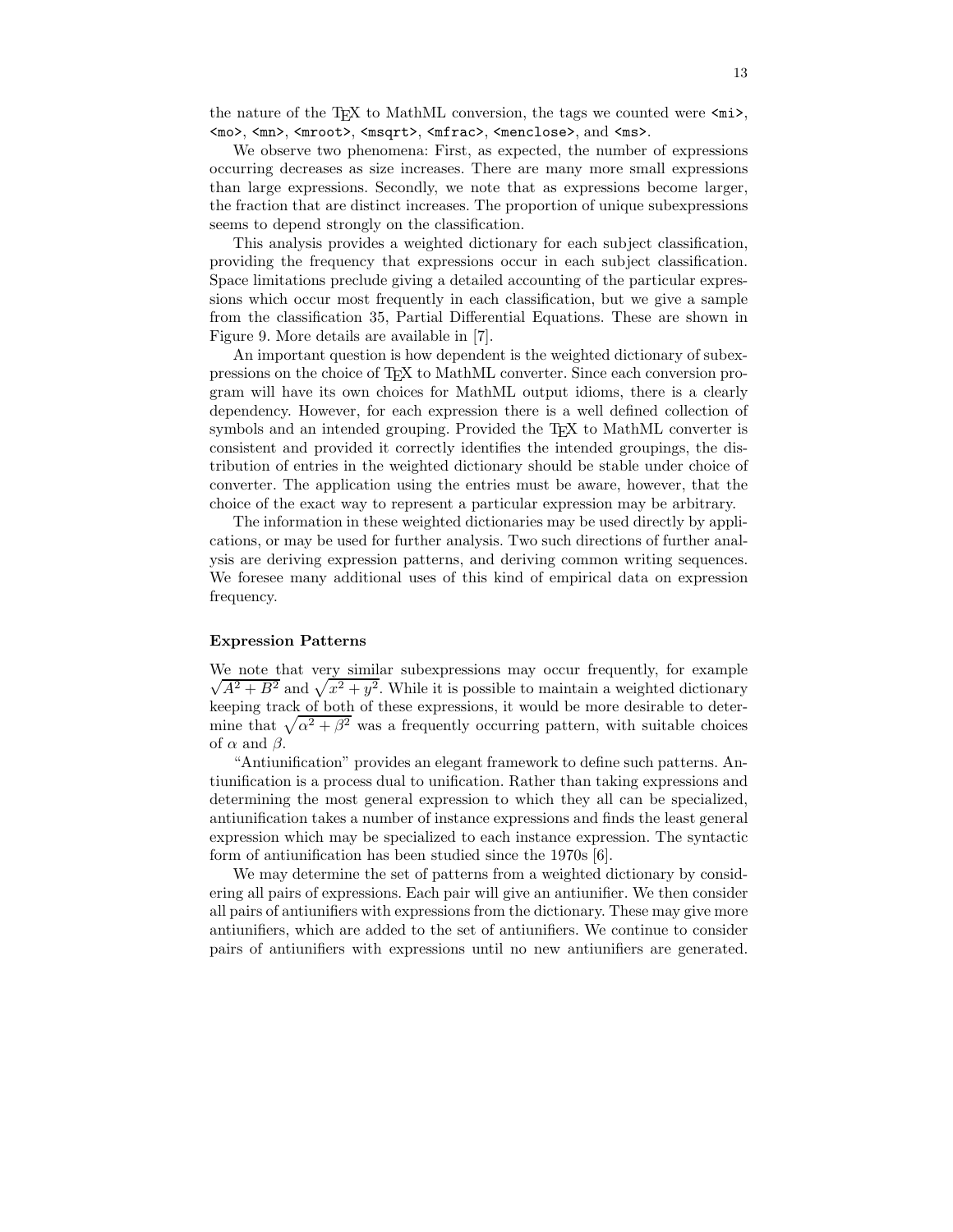Since antiunification is associative, this generates a complete set of antiunifiers for the dictionary. For each antiunification, we may use the one pass algorithm of [9].

We may associate weights with these patterns simply: for each antiunifier, attempt a unification with each expression in the weighted dictionary. Then the weight of the antiunifier is the sum of the weights of the expressions with which it unifies. We note that since we are interested in syntactic expressions, this entire process of antiunification and unification is syntactic. An empirically derived, weighted dictionary of antiunifiers would provide an interesting measure to select among possibilities for "simplified" forms in a computer algebra system.

#### **Tree-Order Symbol Sequencers**

The second direction we wish to discuss for deriving expression patterns is the use of ordered tree traversals. We examine this in support of mathematical handwriting recognition. For each type of tree node, we define a traversal order corresponding to the most common writing order. For example, with

$$
\sum_{i=0}^{\infty} i^2
$$

the summation sign is usually written first, followed by the equation  $i = 0$ , then  $\infty$ , and finally  $i^2$ . Ideally the information on writing order for each node type should be determined with user experiments. Without these experiments, it is still possible to have writer-specific traversal order.

Given one or more traversal orders for each node type, we may then examine the weighted dictionary of expressions, traversing each expression, to determine Markov chains for symbol sequences. If the expression  $\sum_{i=0}^{\infty}$  ... occurs twice as frequently as  $\sum_{j=0}$  ..., then the symbol sequence  $\langle \Sigma, i \rangle$  gets twice the weight of  $\langle \Sigma, j \rangle$ . If there is not a unique traversal order for a node type, then the alternatives may be weighted.

## **7 Conclusions**

We have proposed the idea of empirical analysis of mathematical literature as a new technique to be used in the design of sophisticated mathematical software. This is a break from the tradition of system designers using their own preferences or prejudices in determining which forms of expressions will be deemed most preferable by their systems.

We have taken presented an approach to performing empirical analysis of a body of mathematical literature. We have developed a suite of tools to convert raw T<sub>EX</sub> source to well-formed MathML, and to build weighted dictionaries of symbols and expressions.

We have made an analysis of all articles from  $arXiv.org$  since the new MSC 2000 subject classification. From this, we have observed that the use of mathematical symbols varies considerably from area to area and have produced usage